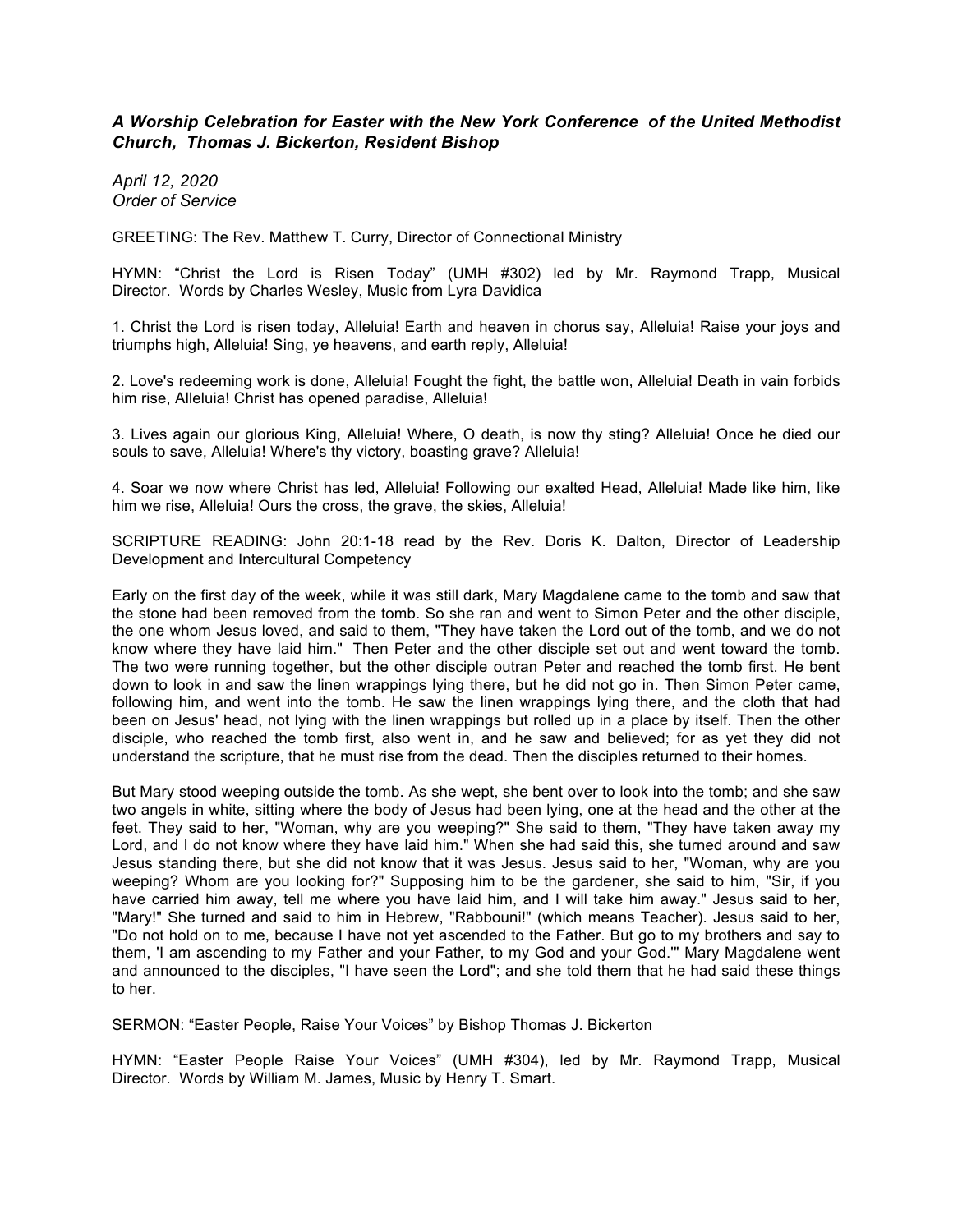1. Easter people, raise your voices, Sounds of heaven in earth should ring. Christ has brought us Heaven's choices; Heavenly music, let it ring. Alleluia! Alleluia! Easter people, let us sing.

2. Fear of death can no more stop us From our pressing here below. For our Lord empowered us To triumph over every foe. Alleluia! Alleluia! On to victory now we go.

3. Every day to us is Easter, With its resurrection song. When in trouble, move the faster to our God who rights the wrong. Alleluia! Alleluia! See the power of heavenly throngs.

PRAYER: The Rev. David A. Gilmore, Director of Congregational Development and Revitalization

As we face this unprecedented time in our lives and our world, we would like to invite you to pray. Psalm 62:8 states that we are to "pour out our hearts to God, for [God] is our refuge."

Pray that the drastic measures being taken will slow the spread of the virus. Pray for those most susceptible to contracting COVID-19: older adults and people with serious chronic medical conditions (heart disease, diabetes, lung disease). Pray for our neighbors: that we as Christians will be witnesses to them regarding how to sense God's presence with us at all times in all ways (Jesus, Immanuel, God with us). Pray for our communities, workplaces, and schools. Pray for homes impacted by the loss of work, many in the service sectors (like restaurants, salons, etc.) and especially for single parents who already have a heavy load to lift and now carry more. Pray for our health-care system and medical professionals. (Please remember to include the doctors, nurses, department heads, facilities, and laboratories testing and discovering how to address the coronavirus.) Pray for our first responders: fire, ambulance, police, etc. Pray for homeless shelters and those working with social service needs. Pray for faith leaders all over our world and for the NYAC to be a Ibeacon of hopel.

God of us all,

We give you thanks for your love, your grace, and your power on this blessed Resurrection morning!

We thank you for the many friends and loved ones who have made the extra effort to via this medium – here with us today.

We thank you for the brilliance of our many colors – and the colors around us that remind us of new life!

Today, blessed God, we gather to remember and celebrate:

We remember Jesus, who healed the sick and raised the dead.

We remember Jesus, who gathered children to himself and dealt kindly with women centuries before our efforts at women's liberation.

We remember Jesus, who always kept the mission in the forefront, and the minutia in the lowest seat.

We remember Jesus, Son of God, Song of God, who sang God's melody to us.

We remember Jesus, who consented to suffer and die at our hand.

Today, Almighty God, we celebrate the fact that death could not hold Jesus in the grave!

We celebrate that not even death is able to separate us from the love of God!

We celebrate the new life that we have in Christ!

We celebrate the assurance that we have of eternal life!